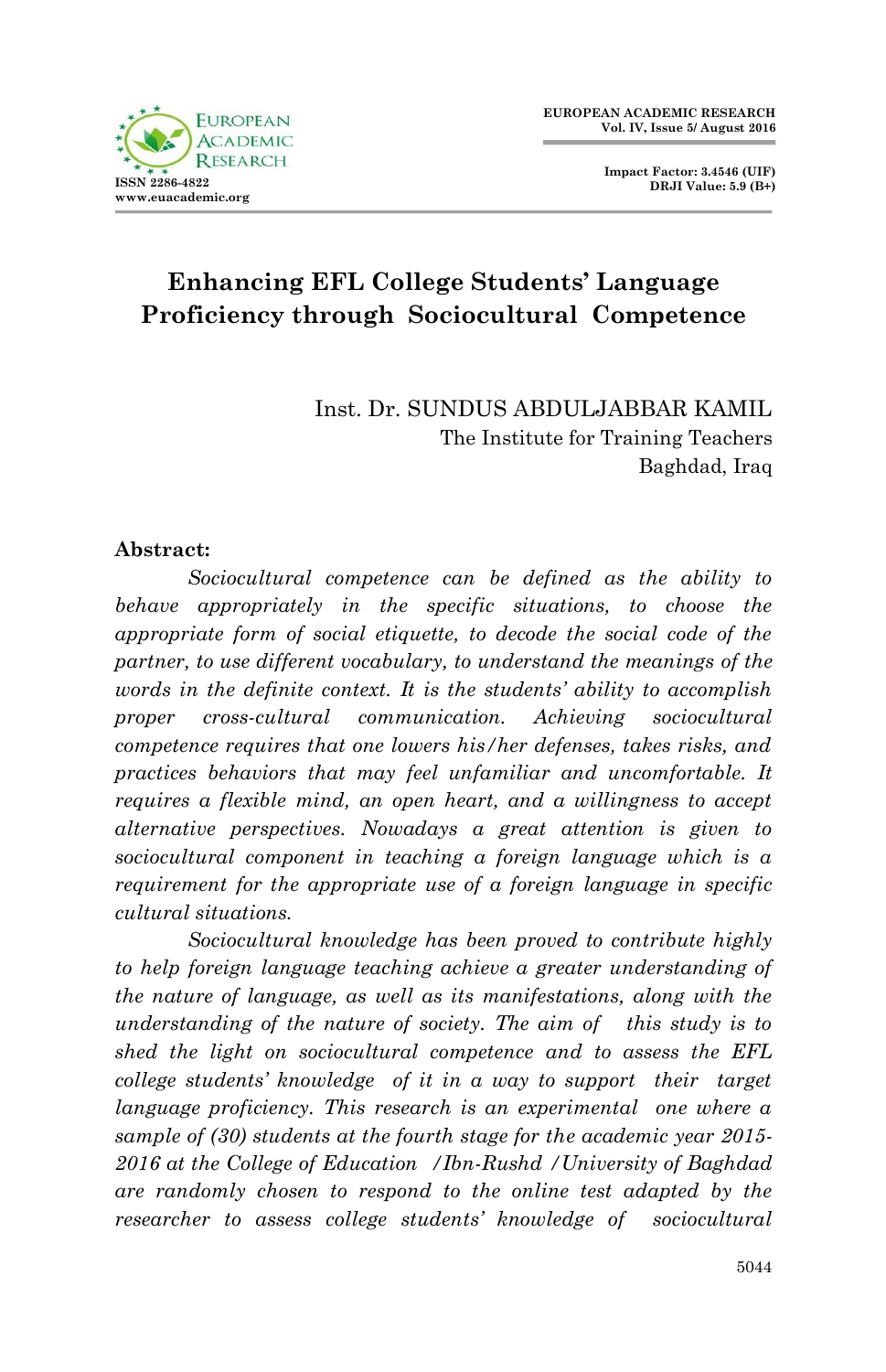*competence. The test was validated by being reviewed and adjusted according to the remarks provided by a number of experts in the field at the University of Baghdad and the College of Education/IbnRushd. The students' responses have been statistically analyzed and rejected positively the null hypothesis to capture the importance of students' knowledge of sociocultural competence in favour of better language proficiency on the students' part.*

**Key words:** EFL college students' language proficiency, sociocultural competence, cross-cultural communication,

## **1. INTRODUCTION:**

Sociocultural competence can be defined as the students' ability to accomplish proper cross-cultural communication. Juan C (2006) describes a person with some degree of sociocultural competence as someone, who is able to see relationships between different cultures and is able to mediate, that is to interpret each in terms of the other, either for themselves or for other people. It is also someone who has a critical or analytical understanding of their own and other cultures, someone who is conscious of their own perspective, of the way in which their thinking is culturally determined, rather than believing that their understanding and perspective is natural. Native speakers of English know how to execute their talk appropriately in a given communicative setting, such as how to do turn-taking naturally when talking to a friend or how to ask someone of a higher status to do something for them. These interactional skills are difficult for students to learn because in many cases they are not taught explicitly in the classroom. Besides the pronunciation of words, the grammatical construction of sentences, and the use of vocabulary that learners are presented and learned. That is why, it's highly recommended through reviewing research to highlight social functions of the language. According to (Hudson: 2001) the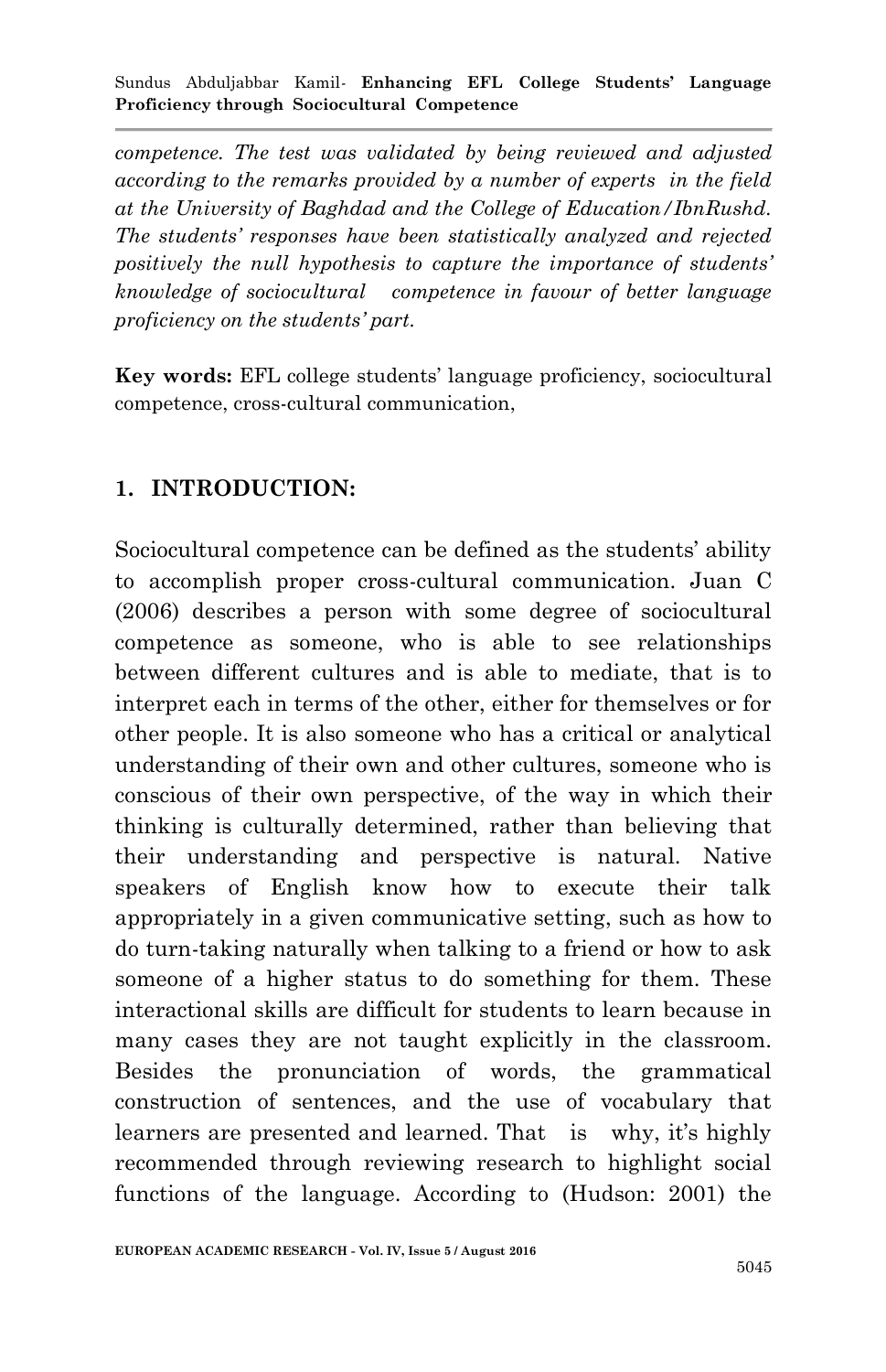social functions of language are the ways in which we use language to give our view of our relationships to other people. We can do this directly, for instance, by saying things like **'Listen, I'm the manager here**!'. Or can do it indirectly, by our choice of words when talking about other things: **'Hi Bob, what's up**?.

## **2. THEORETICAL BACKGROUND:**

Sociocultural competence refers to the speaker's knowledge of how to express messages appropriately within the overall social and cultural context of communication, in accordance with the pragmatic factors related to variation in language use. These factors are complex and interrelated, which stem from the fact that language is not simply a communication coding system but also an integral part of the individual's identity and the most important channel of social organization, embedded in the culture of the communities where it is used. As Nunan (1992) states, "Only by studying language in its social and cultural contexts, will we come to appreciate the apparent paradox of language acquisition: that it is at once a deeply personal and yet highly social process. Language learners face this complexity as soon as they first try to apply the L2 knowledge they have learned to real-life communication, and these first attempts can be disastrous: the "culture-free," "out-of-context," and very often even "meaning-free" L2 instruction (Damen, 1987), which is still too typical of foreign language classes around the world, simply does not prepare learners to cope with the complexity of real-life language use efficiently. L2 learners should be made aware of the fact that making a social or cultural blunder is likely to lead to far more serious communication breakdowns than a linguistic error or the lack of a particular word. Raising sociocultural awareness, however, is not an easy task, because sociocultural rules and normative patterns of expected or acceptable behavior have not yet been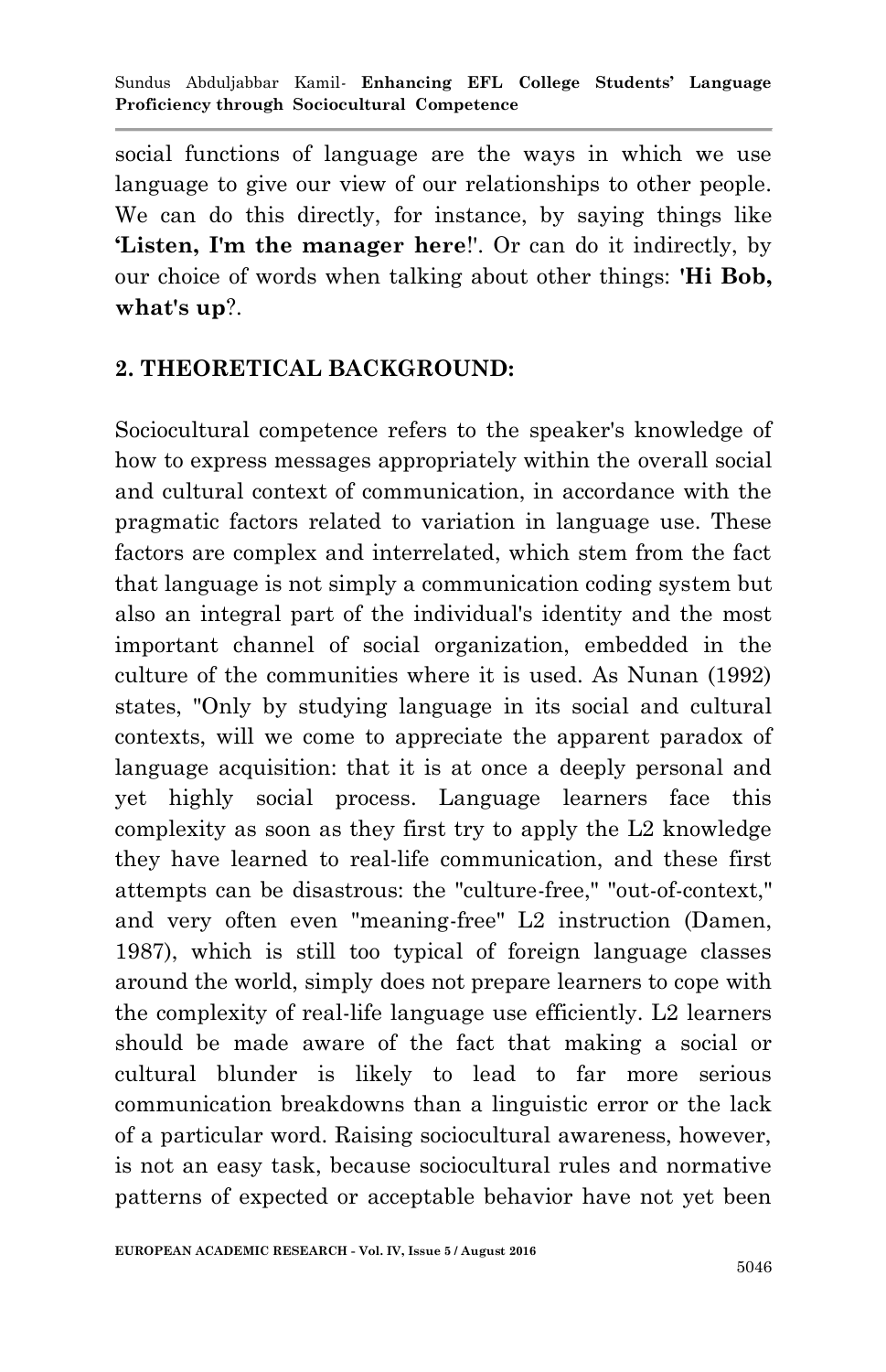adequately analyzed and described (Savignon, 1983; Wolfson, 1989). Even when good descriptions are available, sociocultural rules and norms are so ingrained in our own identity (and that of the learner) that it is difficult to change behavior based on a new set of assumptions. According to the Common European Framework (2005), sociocultural competence involves five elements:

- **Attitudes**: curiosity and openness, readiness to suspend disbelief about other cultures and belief about one's own.

- **Knowledge**: of social groups and their products and practices in one's own and in one's interlocutor's country, and of the general processes of societal and individual interaction.

- **Skills of Interpreting and Relating**: ability to interpret a document or event from another culture, to explain it and to relate it to documents from one's own.

- **Skills of Discovery and Interaction:** ability to acquire new knowledge of culture and cultural practices and the ability to operate knowledge, attitudes, and skills under the constraints of real-time communication and interaction.

**- Critical Cultural Awareness / Political Education**: an ability to evaluate critically and on the basis of explicit criteria perspectives, practices and products in one's own and other cultures and countries. Sociocultural competence consists of the following attitudes and skills:

- observing, identifying and recognizing

- comparing and contrasting

- negotiating meaning

- dealing with or tolerating ambiguity

- efficiently interpreting messages
- limiting the possibility of misinterpretation
- defending one's own point of view while acknowledging the legitimacy of others

- accepting differences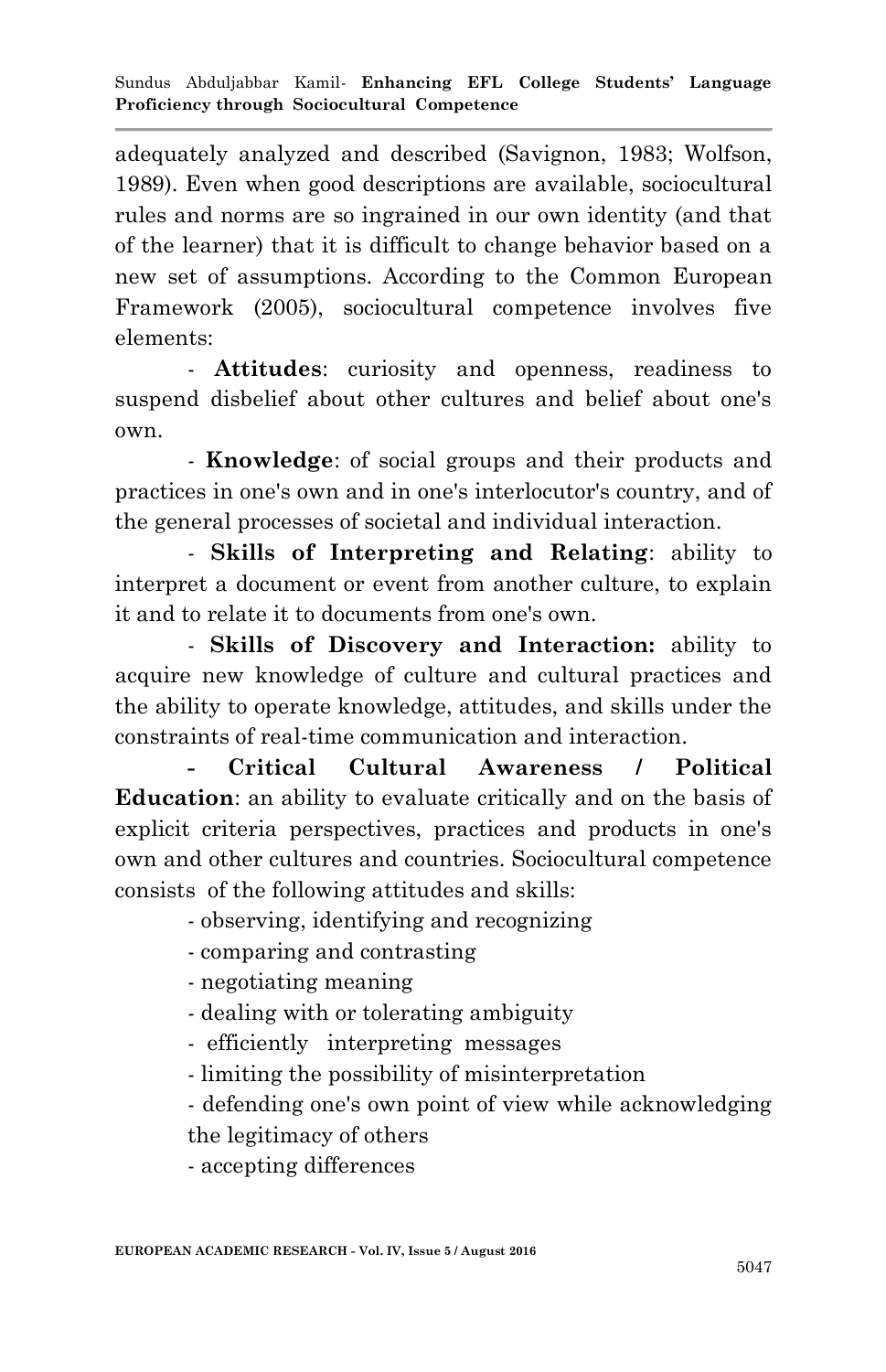Attaining sociocultural competence requires that one lessens his/her defenses, takes risks, and practices behaviors that may feel unusual and not at ease. It requires an elastic mind, an open heart, and a willingness to accept alternative perspectives. Socio-cultural competence is a complex phenomenon. It includes the following components: -

**Linguistic-cultural** – knowledge of lexical items with the socio-cultural semantics (e.g., greeting, forms of address, and farewell, in oral and written speech);

**Sociolinguistic** – knowledge of the language features of social classes, different generations, genders, social groups;

**Cultural component** – knowledge of cultural peculiarities of English-speaking countries, their habits, traditions, standards of behaviour, etiquette and the ability to understand and use them appropriately in the communication process, while remaining a carrier of another culture.

G. A. Vorobjev (2003) notes "socio-cultural competence is a complex phenomenon and includes a set of components belonging to different categories" .According to R.P. Milrud (2004), "sociocultural competence refers to the activitycomponent of communicative competence. V.V. Safonova (2001) believes that "didactic description of the objectives of sociocultural education by means of a foreign language is to be done in terms of socio-cultural competence" .Thus, socio-cultural competence can be understood as the possession of and the ability to apply a set of multicultural knowledge, skills and qualities in the process of intercultural communication in the specific conditions of life and tolerance towards people of other nationalities.

The formation of socio-cultural competence is carried out in three stages; each stage has its own challenges due to its objectives;

The first stage is "motivational", i.e. providing psychological readiness to communicate with all learners. M.I. Dyachenko and L.A. Kandybovich (1976) and other scientists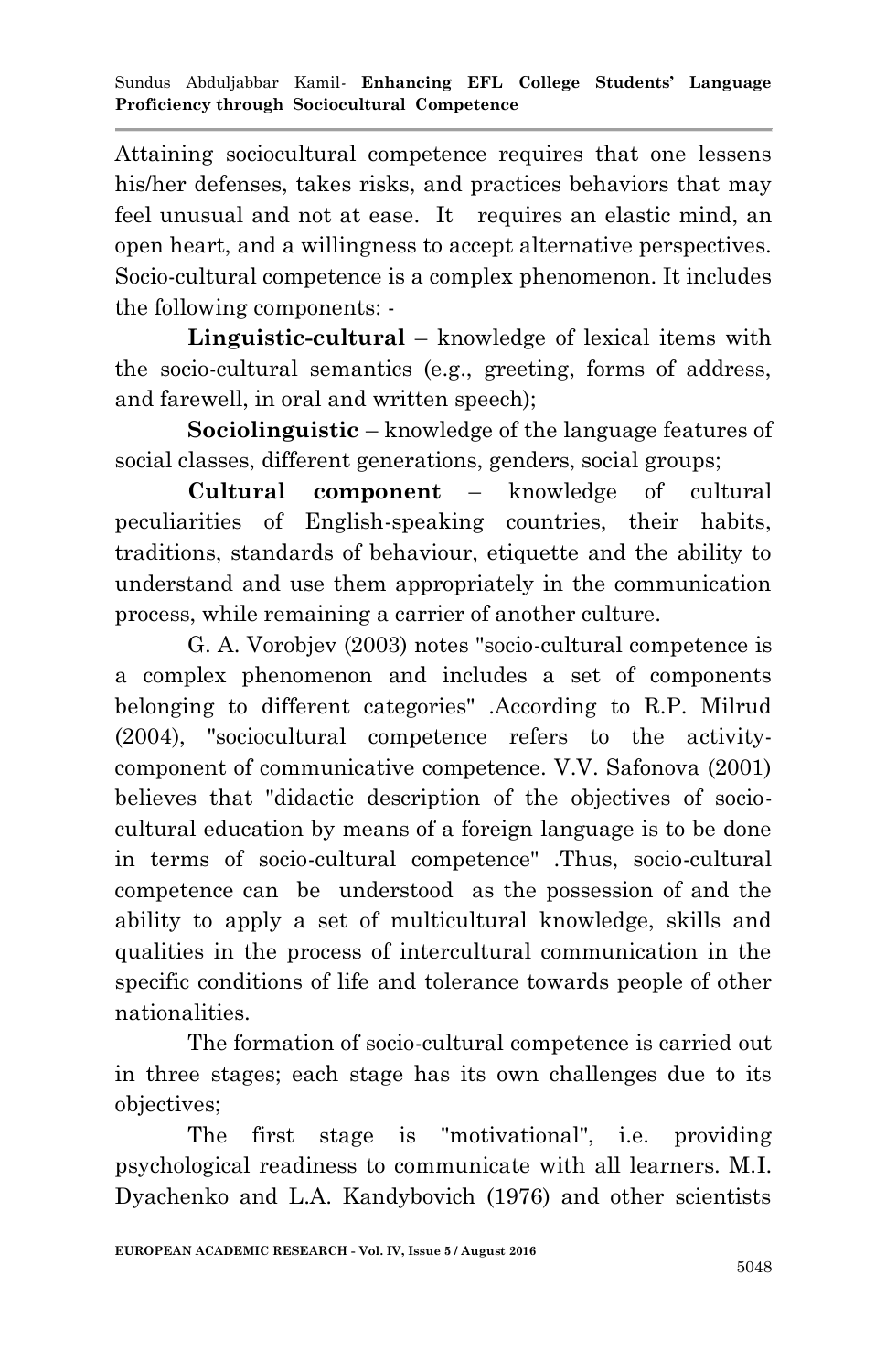highlight the problem of readiness at different times and from different positions in their research. Accordingly, readiness is a specific mental state that allows one to perceive a certain situation or act it. The aim of this stage is to interest students in acquiring knowledge about different peoples and their cultures, to show how distinctive both the world is and the people around this world, to obtain a positive attitude towards learning about other cultures and to awaken in them the desire to interact with other cultures. P. P. Stepanov (2001) states that the main objective of a teacher is not only to provide information on different cultures, but to alter trainees' treatment of other cultures. At this stage, the native language is preferably used along with English because the information provided in the native language quickly flashes in mind. Watching feature movies and documentaries handling the way of life, traditions and customs of various nationalities and discussing them seems to be influential. Discussion has a specific place in the field of dialogic communication. The main objective of the discussion is the development of communicative culture in the search for the truth. N.A. Astashova (2003) asserts that skillfully organized discussion is the most important form of the methodical development of tolerance. Within the scope of work with trainees by means of directed reflection common cultural values are converted to values of personal character where tolerant relations occupy their rightful place E.M. Adzhieva (2003) believes that the moral value of the idea of a dialogue is in the objective perception of the diversity of the surrounding people, nations and cultures .In the spotlight is the fact that reasonable people all around the world, regardless of their nationality or religion, show tolerance of and respect for each other and appreciate the cultural heritage of the community. The core values of all peoples are the same. Discussing the films seen helps students to penetrate the essence of the question, and gives them a chance to ask questions and express their opinion. This work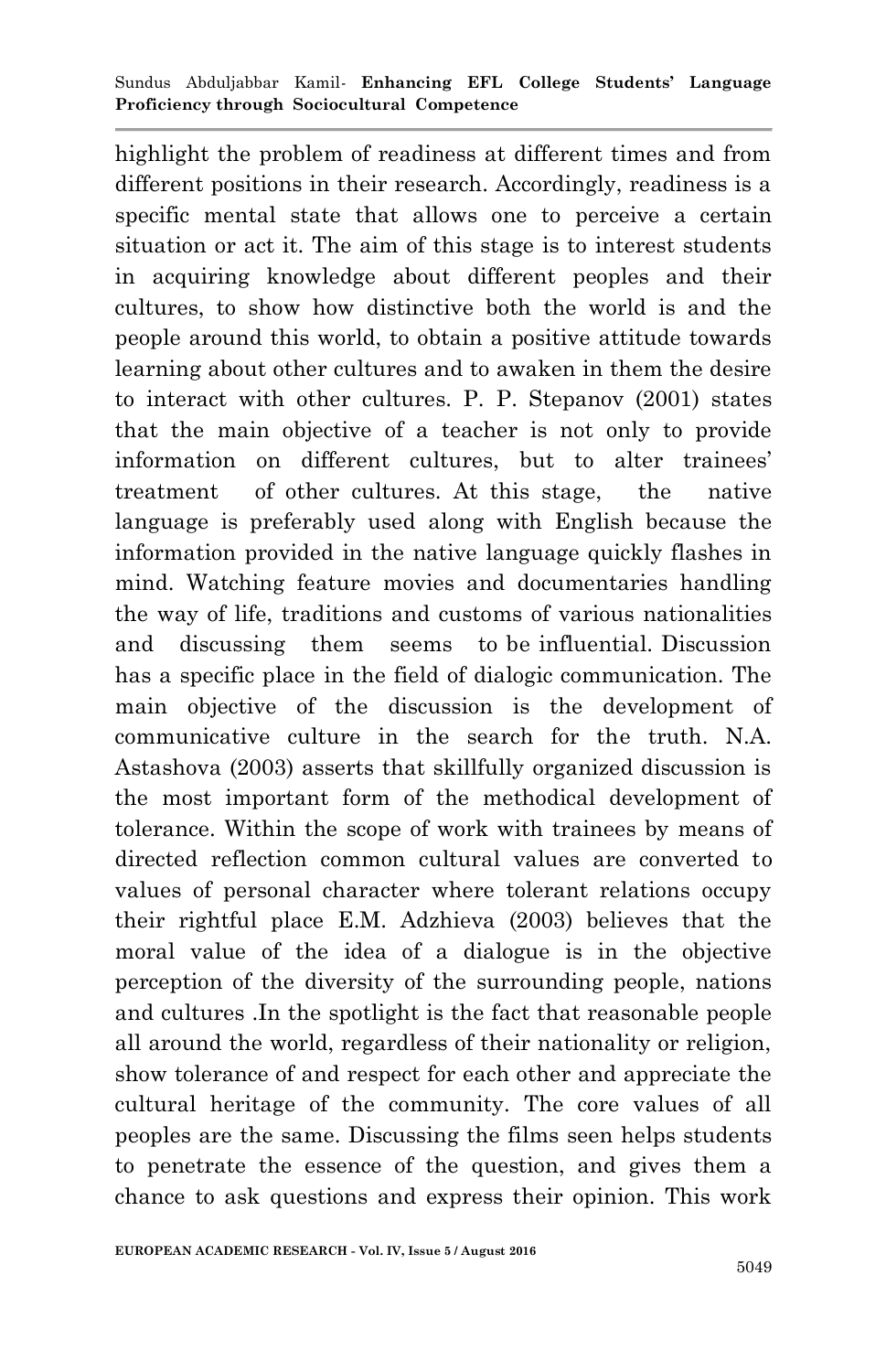makes it possible to achieve the goal – to prepare a new quality of a person – a willingness to cooperate.

The second stage of the formation of socio-cultural competence is "informative". The main goals of this phase are the collecting and processing of learning material, which is the content of training. Depending on the principle that states that the content of education should support understanding and cooperation between peoples and nations, regardless to race, nationality, ethnicity, religion or social origin and take into consideration a variety of philosophical approaches. An interrelation of the activities of teaching (the activity of the teacher) and learning (student activities) is addressed in the material, or in other words, in the content of the subject. The content of education is not only the subject of what you can hear or see in the lesson that is explicitly expressed or clearly represented by a teacher or a student, but also what they think, feel and experience, as well as the mental processes that occur in their "heads" when one opens up and the other develops the world of a different culture. The talking here is about the formation by a trainee of a new consciousness, completely similar to the host consciousness of the target language. The task is to enrich the student's consciousness through initiation into the image of linguistic consciousness of his peers abroad – carriers of other conceptual systems of the world. The perception of any material has a bright personality colour. A preliminary analysis of the materials is stirred up by using one's own experience and available knowledge. Students prepare a monologue speech on the issue, and make up questions. Thus it is not only to get the student familiar with living modern English but also to enrich the vocabulary, broaden the outlook, to immerse in a foreign cultural environment and increase the motivation for learning a foreign language. Training material, as believed, must meet the following criteria: cross-cultural content, modernity, actuality and credibility. The next step is to organize cooperation on the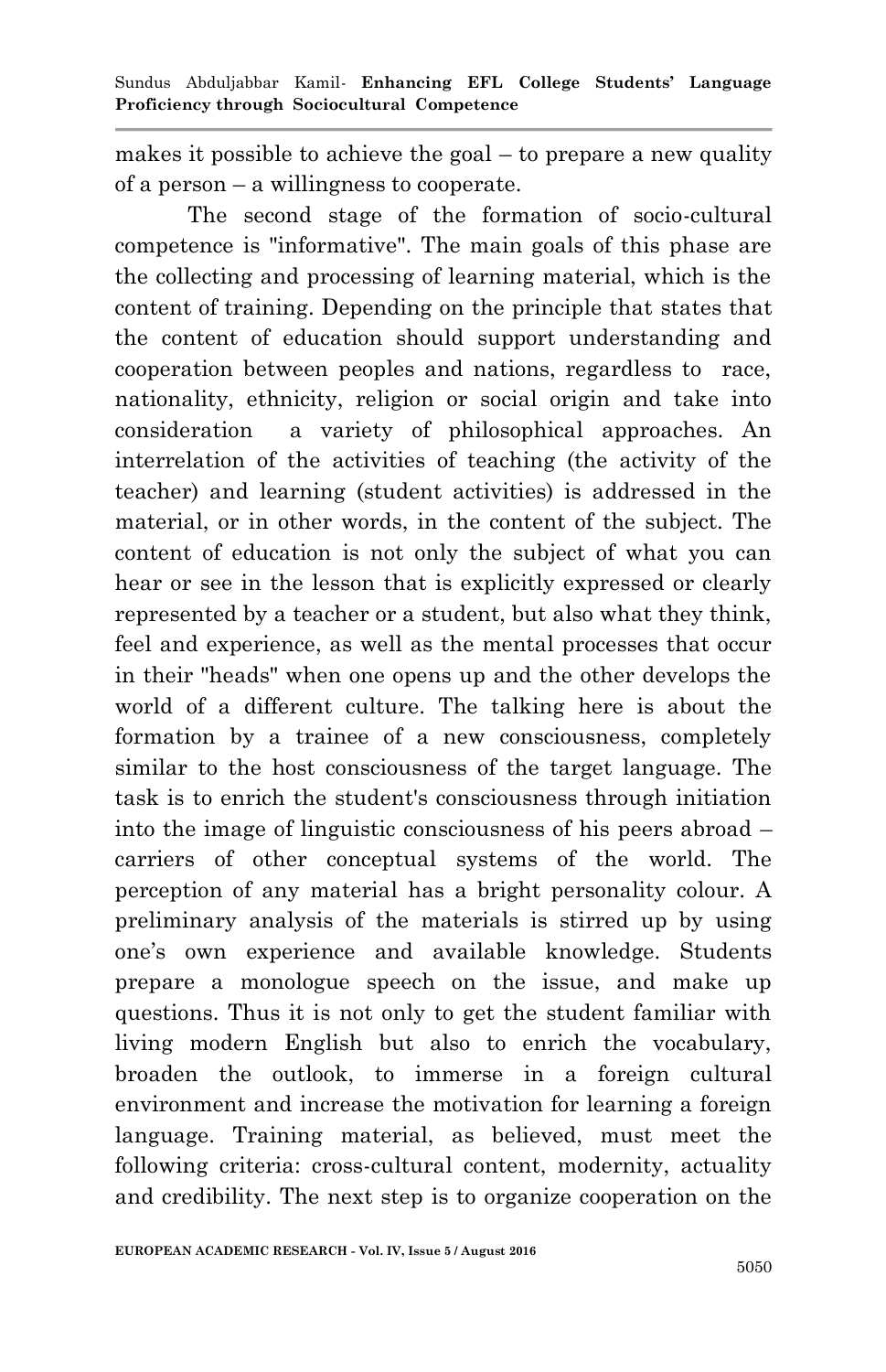basis of subject-oriented, motivated communication activities between students themselves on a part and with the teacher on the other. All the complexity of studying a foreign language psychologically speaking is that the attention of the trainee is distributed simultaneously to multiple objects: the definition of the content of statements, selection and fixation of linguistic resources, establishing and keeping in mind a logical sequence of statements, its implementation in the external plan (speaking). During training, the teacher should help the student organize his/her thoughts, clarify the solution to the problem of communication, find ways for its implementation and create the conditions of natural communication in the target language if that language is not an end in itself but a means of communication. Material for communication should not require specialized knowledge, but must arouse interest, inducing the expression of one's own opinion and assessment. Pair or group work creates a situation close to the real conditions of foreign language communication in the classroom. An effective form of group work is gaming technology. The game develops creative thinking, fosters a culture of communication and permits teacher organize spontaneous communication in class when the learning situation becomes natural. V.M. Ustinenko (1980), considering the game as a cultural phenomenon, believes that "the game is one of the ways of learning the world, and self-affirmation of an individual when a person takes on the role (not real but imaginary) and puts himself into a conditional situation" . The game is seen as a means of knowledge and self-knowledge. The right selection of situational roles and themes for the games are of great importance. An unknown subject cannot be the subject of discussion even in their native language, but especially in the foreign language. Minnisa S. Safi na / Procedia - Social and Behavioral Sciences 136 (2014) suggests an independent cognitive activity of students on the given topic or issue. Students learn not only new words but also learn new things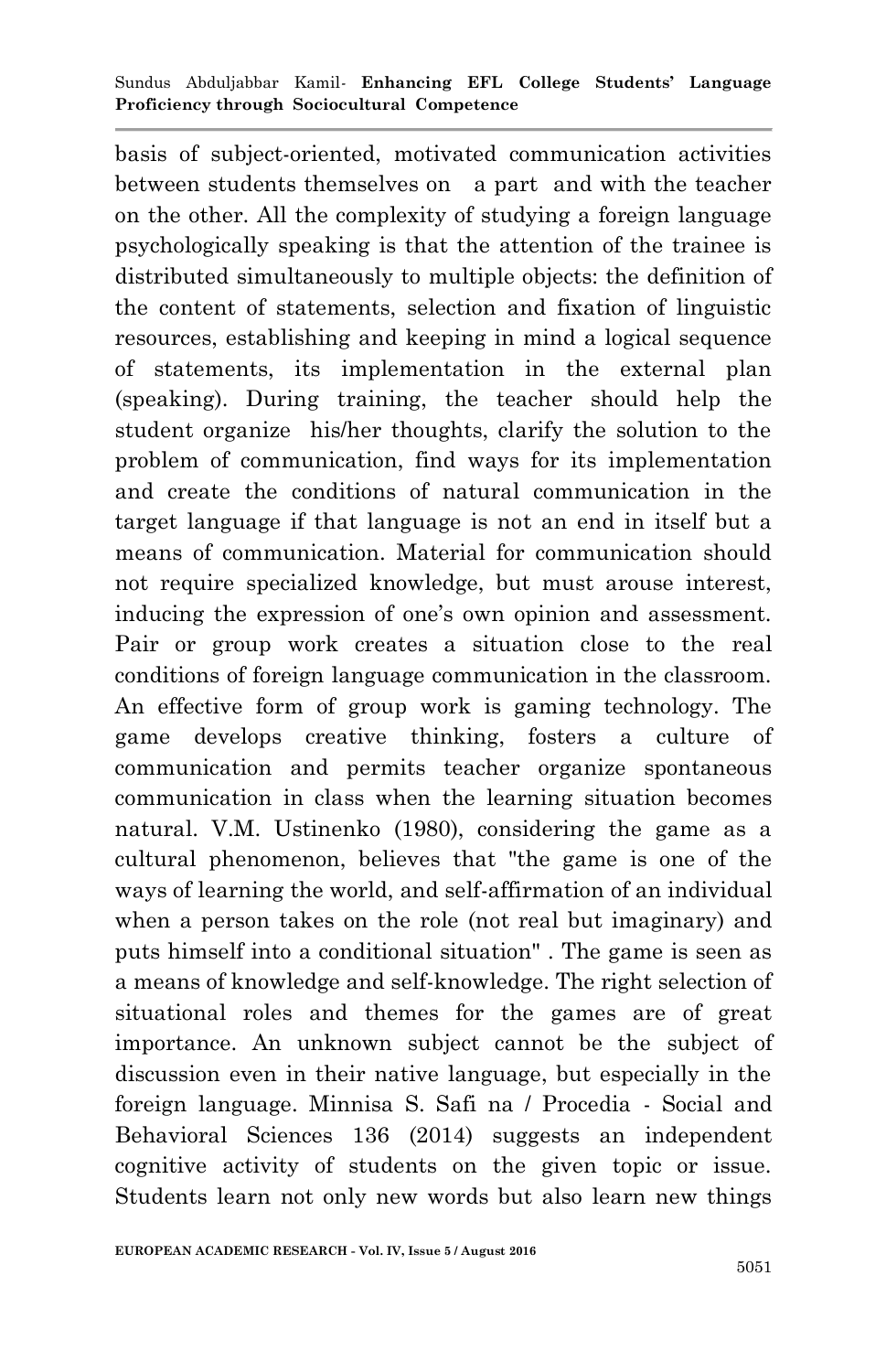and new ways of doing things. The original idea of this method is to involve students in "learning by doing" activities, which allows them to choose what they want to study and create an end-product based on their activities. The main idea of students' presentations is to reflect the vibrant culture of the people living on different continents. The stage of comprehension, comparing, analyzing and correcting is the most important in the work, as this is exactly where the intellectual growth and development of personality, the disclosure of students' personal potentials and awakening of their interest in knowledge of and familiarity with the foreign culture happens, i.e. the formation of socio-cultural competence. The final stage of the work is the formation of the concept of "socio-cultural competence" together with the students, defining the means of its manifestations in contemporary conditions and its practical consequences. The students make up some possible strategies to oppose prejudice and preconception. Culture learning is a matter of more than overcoming culture shock or getting acquainted with life in a new country. It is the process of personal evolution and transformation. The role of sociocultural competence here is highly emphasized for achieving proficiency in a foreign language. Insufficient knowledge of the target culture, especially of the cultural implications embedded in the target language, very commonly results in breakdowns in communication. Hence, there are strategies for being a good language learner, in addition to certain characteristics that promote successful culture learning. Generally speaking, a good learner of culture thinks that he/she is setting out a journey from a "monoculture point to a large scale world view in which he/she adopts new perspectives, learns new mental, emotional, and behavioral responses. In brief, that person learns to build intercultural bridges and eventually evolves into a new cultural person. Sociocultural competence helps not only to survive but achieve success in an increasingly interdependent global society.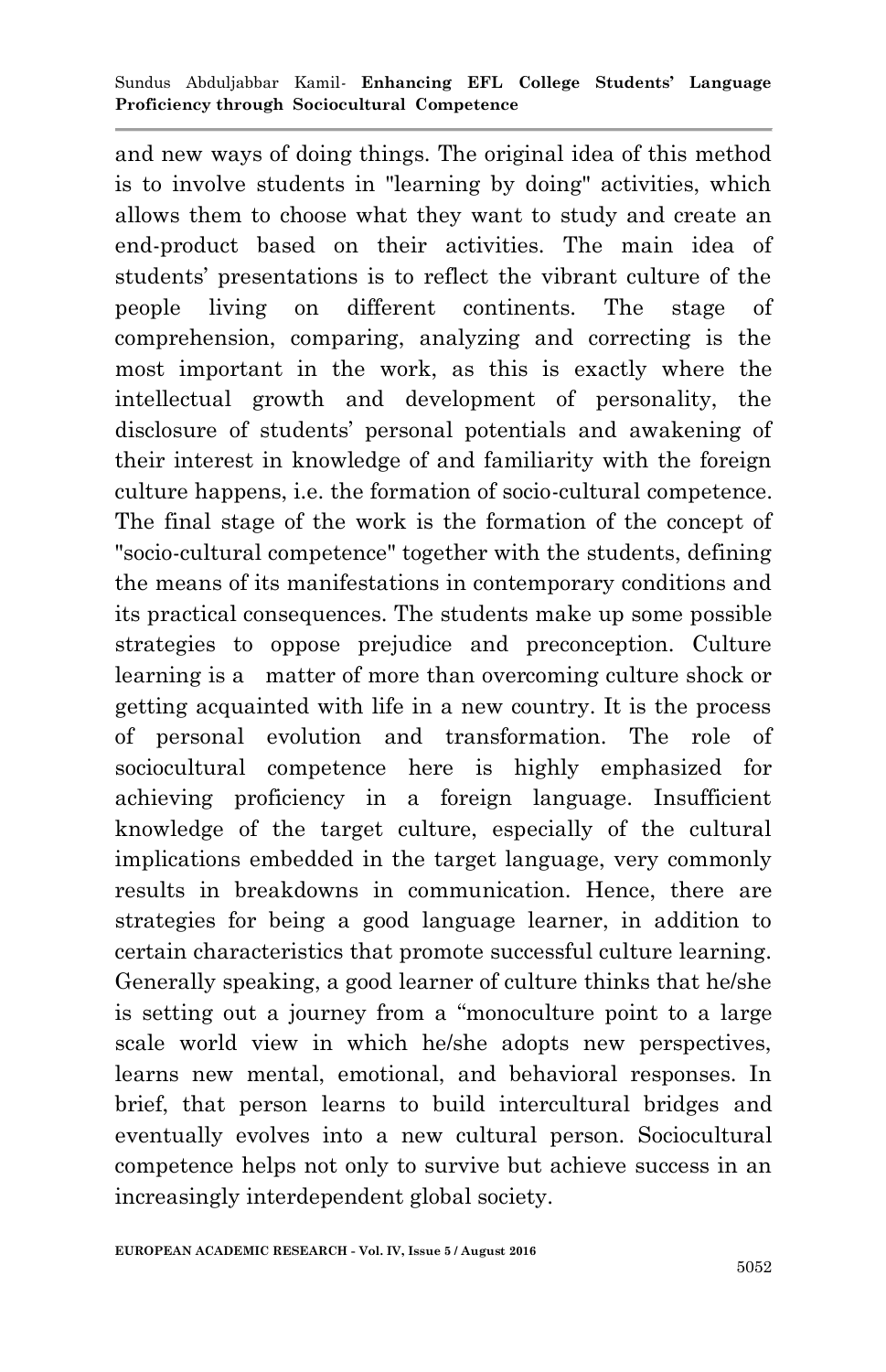## **How to Develop Students' Sociocultural Competence?**

New trends nowadays in teaching give a great attention to sociocultural component in teaching a foreign language which is essential for the appropriate use of a foreign language in specific cultural situations. Marianne Celce Murcia (2008) points that culture should be taught as a process. She describes in detail an interactive process that relates target and native languages, cultures, and perceptions. The process incorporates the following eight basic stages, the first five of which are primarily teacher-associated and the final three are studentassociated:

- 1. Identification of a cultural theme
- 2. Presentation of cultural phenomena
- 3. Dialogue (target/native cultures)
- 4. Transition to language learning
- 5. Language learning
- 6. Verification of perceptions (target/native culture)
- 7. Cultural awareness
- 8. Evaluation of language and cultural proficiency.

She proposes organizing instruction around four basic categories:

-**Convention**, which provides students with information about the common everyday behavior of people;

-**Connotation**, which helps students develop their skills to recognize that the meaning of a word is determined by each individual's frame of reference;

-**Conditioning**, which helps students develop observational and interpretive skills and understand that the actions of individuals reflect an already established cultural frame of reference;

**-Comprehension**, which helps students develop the skills of analysis and hypothesis formation, thereby recognizing that the behavior of one person does not necessarily reflect the behavior of society as a whole.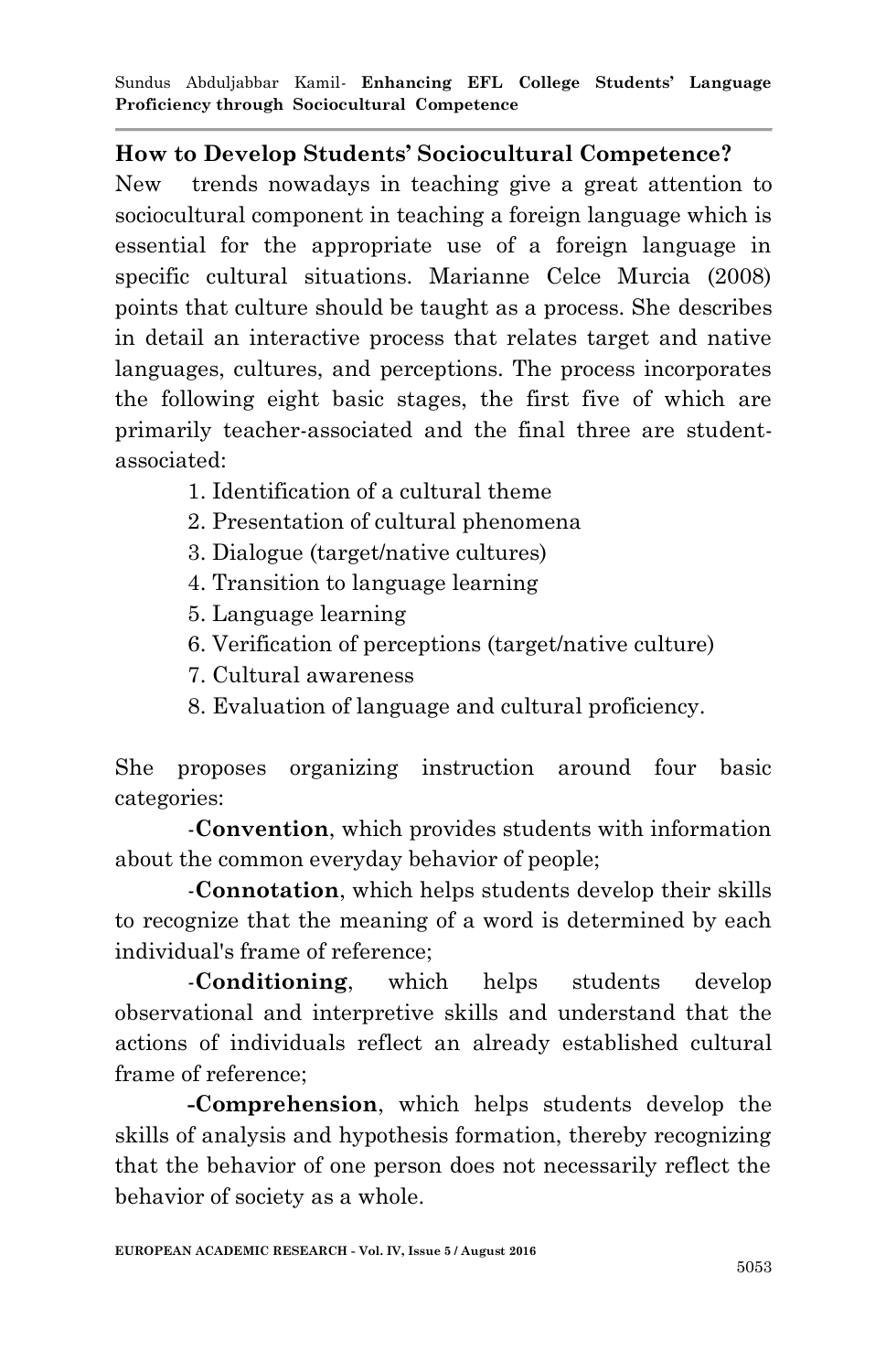Chen and Starosta (1998) suggest the following models of intercultural trainings: cognitive (intellectual classroom) model, self-awareness and cultural awareness models, simulation model, and interactional model.

The cognitive (intellectual classroom) training promotes understanding of cultural differences and similarities. It helps participants to get more information about a culture. As the emphasis is laid on cognitive understanding of customs, values, people, geography, and habits of a specific culture, the normally applied methods of teaching are lectures, films, readings, and different kinds of presentations.

This model, however, has its limitations. It only teaches participants "what to learn" but not "how to learn", teaches them to gain knowledge of a culture without knowing how to perform and to adapt behaviorally to it. Overall, this model cannot guarantee success at living or working in a new culture.

The self-awareness training helps participants identify attitudes, opinions and biases embedded in their own culture that influence the way they communicate. The emphasis in this model is laid on understanding oneself as a cultural being. Working in groups the participants learn how their own behaviors influence others and what psychological forces operate in groups.

The limitation of this model is its ethnocentric orientation. Although self-awareness is important for being effective in intercultural communication, its focus on the internalized processes of an individual cannot adequately teach participants about factors involved in cultural interaction.

## **3. PEDAGOGICAL IMPLICATIONS:**

One of the main barriers that encounters a language teacher is how to manage to overcome the problems arisen due to the cultural differences between the learners' native language and the target one, and this of course cannot be tackled apart from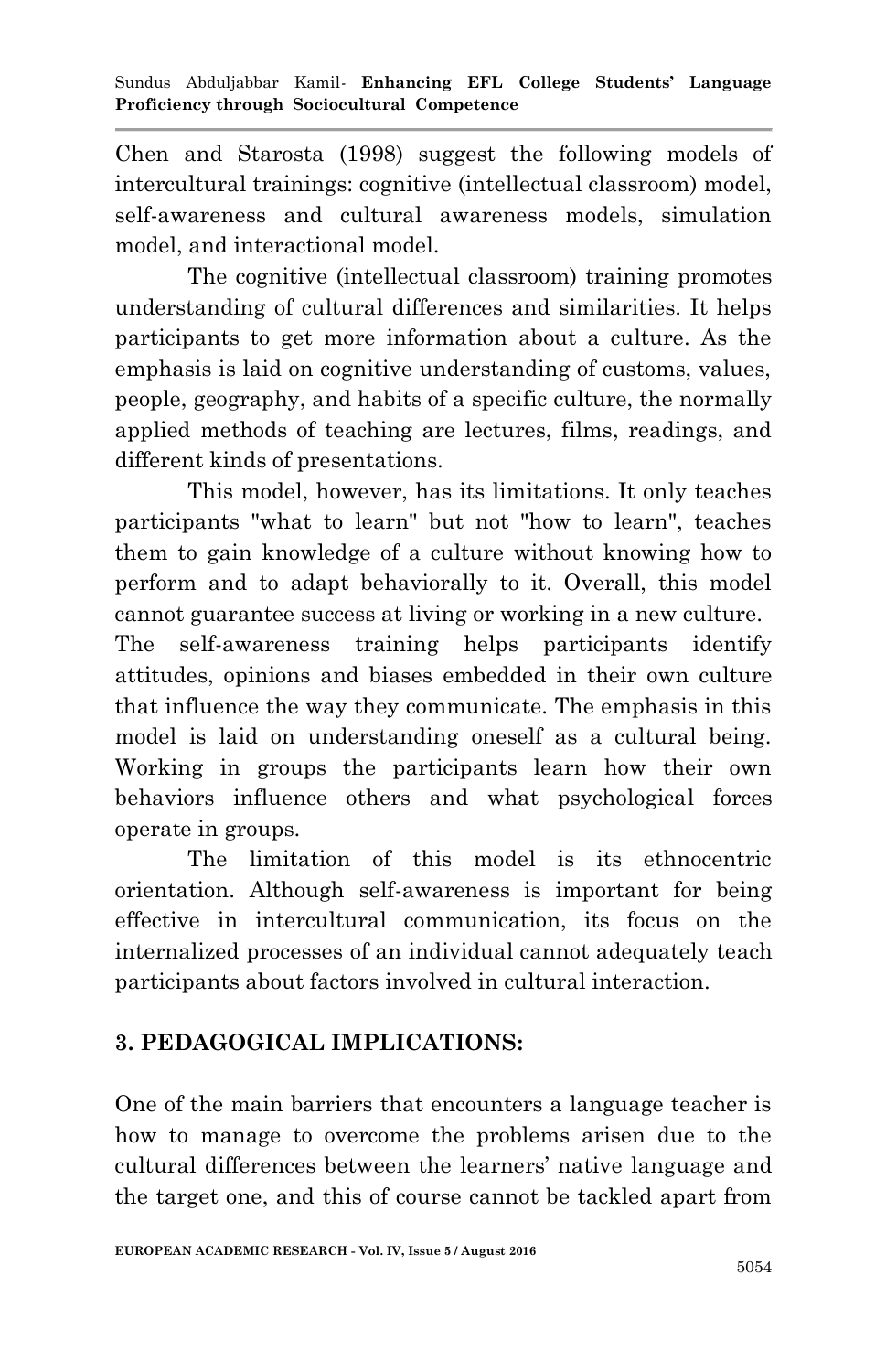sociocultural competence. So how can the foreign language teacher widen the students' sociocultural competence? An obvious possibility might be to teach culture and sociocultural issues explicitly in the classroom; however, this approach is not an easy matter due to the fact that Culture is hard to master, much or less teaching to students not yet fully competent in the classroom instruction because it is quite difficult and that is why culture is often taught only in the advanced levels classes. In the case of English as a Second Language (ESL), teaching such a sensitive topic as culture to a classroom of students from countries all around the world can be particularly challenging. Another problem is that both culture and sociocultural features are so deeply ingrained within a person that he or she is not even aware of many of these elements on a conscious level, making it hard for teachers to teach their native culture and language to language learners. In response to these difficulties, culture is commonly taught indirectly through literature and facts about the target language country. The development of sociocultural knowledge may not always be effective through these methods alone, and it is beneficial to supplement these methods with approaches that incorporate these topics directly into the teaching syllabus. That is to produce and interpret utterances based on naturalness of language use, or what (Pawley and Syder: 1983) refer to as a native-like way of communication and ability. Hence, students have to be aware of the vast possibilities in which communication is taking place. Learners need to be sensitive to the contexts to which their linguistic knowledge has prepared and readied them; they have to be conscious of the potential contribution they can make by simple using language effectively; and most importantly, they must be intuitive of the ways in which one interaction will take them to a plateau where different interactions will occur. As it can be seen, sociocultural competence goes beyond grammar, connotation, levels of formality, style, register. It is neatly a power that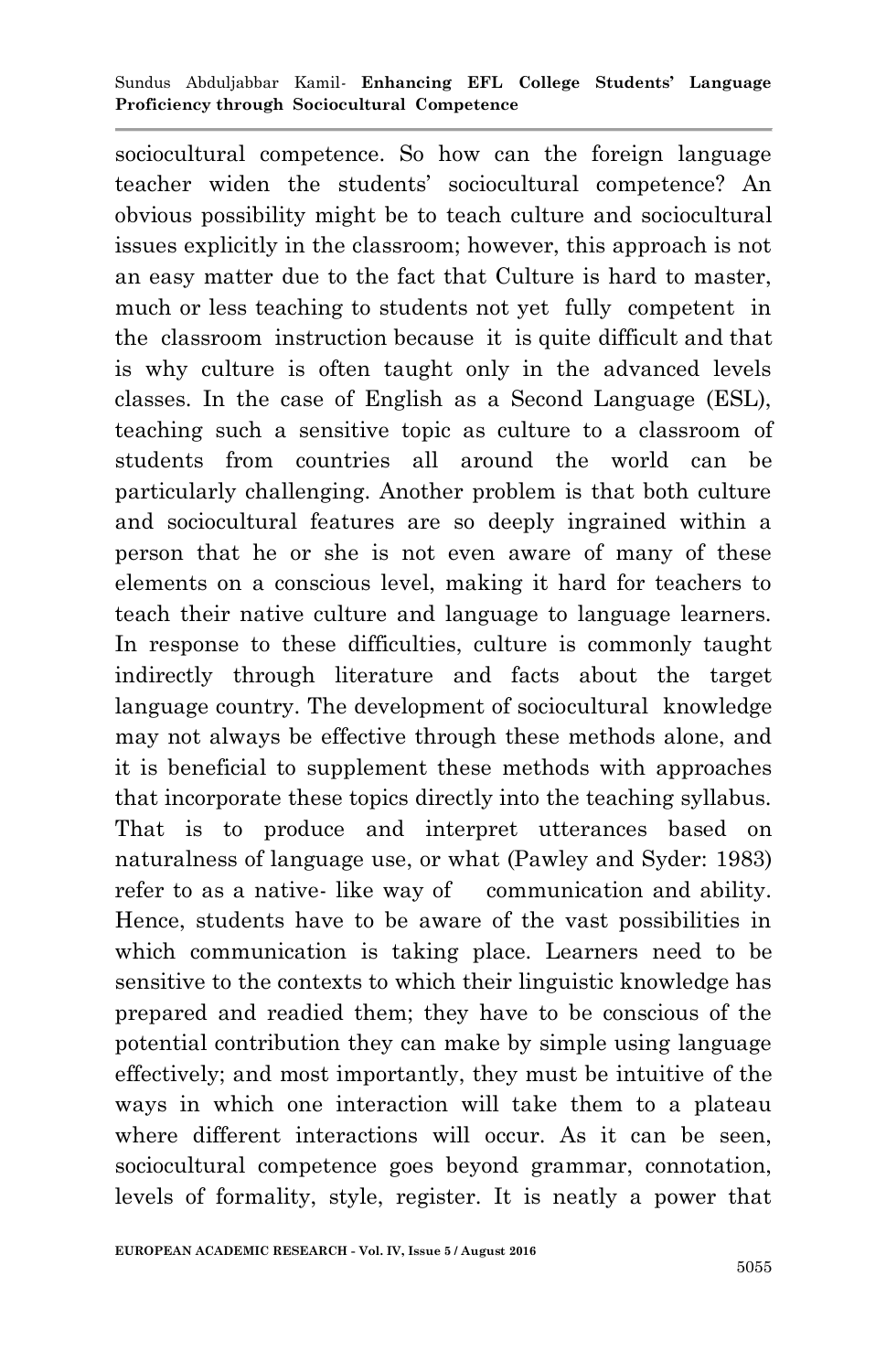stimulates knowledge and empowers learners to co-construct new paradigms through communication. **www.sociolinguisticslaencyclopediaf10.wikispaces.com.**

At this point, it is important to question how well students use the knowledge they possess; how prepared they are to approach new knowledge; whether they can be perceptive enough to realize they have come across new knowledge; and whether the language classroom can host the production of such knowledge. The most obvious appreciation one can make is that knowledge will emerge in the environment where its structure is addressed (facts, examples, details, hypothesis or thesis); and since certain language structures can directly promote addressing elements of knowledge structure (second conditional in English can be used to study hypothesis), one can logically think that a language classroom that invites and welcomes reality and information beyond the learners' mother culture and that of the language they are learning, will certainly have scope to help students use language for greater purposes than classroom communication. By using language as a means to communicate while exploring different scenarios, students will observe how meaning occurs, how language changes to cope with new discoveries, how language transforms according to social movements, and how language will always be ready to be a significant tool when innovating. For instance, what (*www.* **iteslj.org/Techniques/Cullen-Culture** indicates abouthow many languages have a word for 'software'? In Spanish for instance, the word is used as it is for there is no official term yet; how has the meaning of the word *gay* changed from Shakespeare's times to the present? And how will one know when using X word is no longer appropriate? Interaction with native speakers might be a reliable tool that will help learners understand the way language is used in a successful manner, experimenting with different situations and with a wide range of information might also help students devise means to use their sociocultural knowledge to fulfill the needs of the situation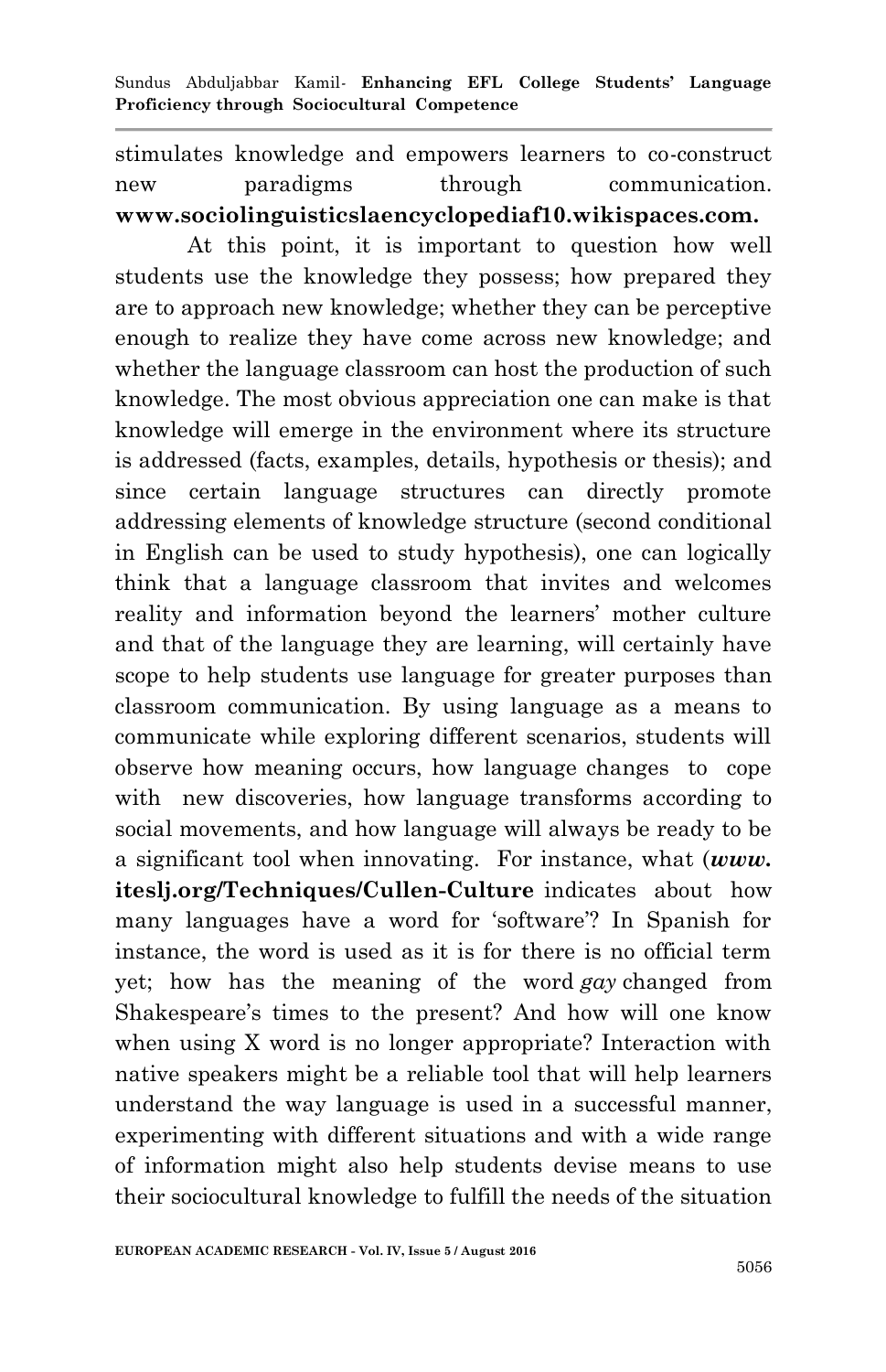they are encountered with. Despite the fact that direct exposure to and immersion in the target language can further enhance learners' skills, it is also the quality of information being addressed what will help construct different learning scenarios .It is important to point out that language classes based on books or with limited explorations are fruitless. It is recognized that teachers encounter several complications and difficulties when attempting to prepare a class architecture that favors the presence of sociocultural elements that will allow students to become linguistically and culturally aware. It is even clear how having a native speaker as a teacher does not guarantee a fully successful exposure to all the societal and linguistic traits that can help learners develop language skills that will render interactions that will handle knowledge. Thus, in order to transform the foreign language class into an environment where students will become acquainted with ideas and information that will enrich their backgrounds and will nurture their linguistic potential, it is important to regard the foreign language class not as the fountain from which students will drink off knowledge, but as the glass of water that will help quench their thirst. In other words, as a simple stage for students still have to test the language skills and the information they have acquired in the real world, in their own significant context, and with the people who are relevant to them. The focus, it is important to note, is that students own their language, their skills and the information they acquire and it is only them who will witness how effective their learning has been.(ibid)

Thus a teacher might benefit from, audio-recorded data which are great exemplars for listening comprehension; printed documents as newspapers, magazines or pamphlets are outstanding reading comprehension; scientific and technological developments recorded in multimedia are great scenarios for oral and written discussions. These examples are clear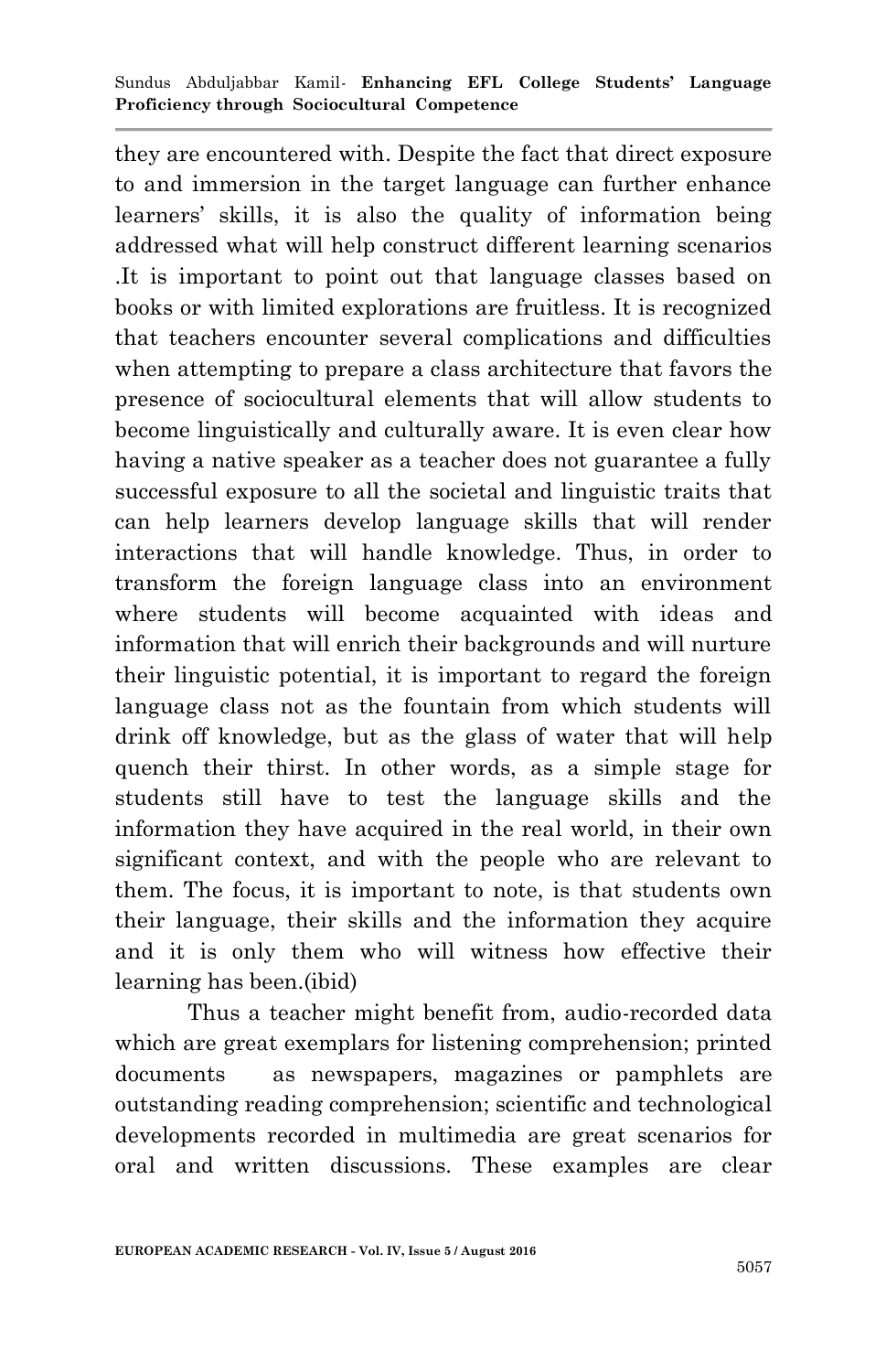illustrations of the way language is used to study, document, question and write about the nature of a certain society.

## **4. METHODOLOGY:**

The research methodology of the present study is based on the experiment. It is concerned with the teaching period of the course for the experimental group where students' perception about different cultures in the world usually shapes their sociocultural competence and this competence in return enables them to understand the target language better and easier. Students in this research were asked to increase their information about the target language culture in these ways:

• Surfing Wikipedia (Free Web-based Encyclopedia) and Google (The Most Popular Search Engine on the Internet).

• Watching satellite channels such as: National Geographic, Euro News, BBC and Travel Channels.

• Asking the students who travelled to English speaking countries to share their experiences and real-life situations in addition to videos or photos they have got.

• Reading books, papers, magazines, brochures and any other printed sources of information about target language culture i.e. those handling daily life interests, historic figures, museums, movie stars , fashion, galleries and even trademark restaurants to have more crystal view and perspective of the society where target language is spoken.

Unlike other language constructs, socio-cultural factors are rather tangible and it is not very difficult to discover about the culture of a country when you live out of that society, therefore, in doing this research these combined techniques were used. The students were asked to write down whatever they find out or read about the target language in their profile online even photos or shots of daily life of target language society where downloaded with students' comments on each. After a three –month following up of the students' posts by the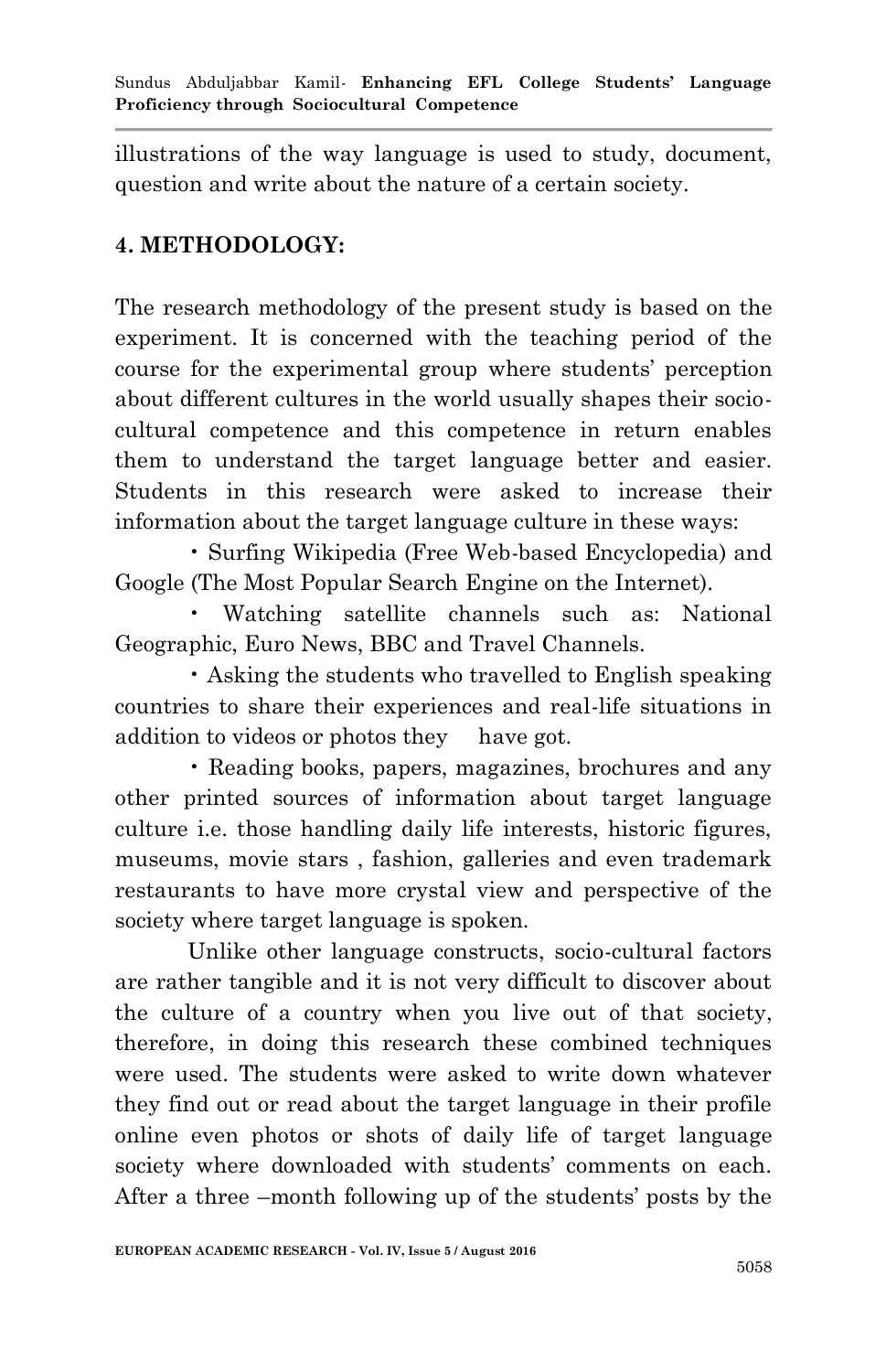researcher, the students were asked to respond to the items of an adapted online test http://clear.msu.edu/teaching/eopam/ to assess their target language proficiency through sociocultural competence. The test has been validated by being reviewed by a group of experts in the field in the University of Baghdad and the College of Education/Ibn Rushd, Department of English Language and according to their remarks the test was adjusted and adminstered to the fourth year students at the college of Education/Ibn-Rushd in the second semester to assess their proficiency due to their knowledge of sociocultural competence. The test consists of (12) pictures reflect certain daily life situations .i.e each picture is to express certain situation through the facial expressions or gestures performed by the native speakers. The student is supposed to respond to the right answer among the four options given out of his knowledge of the target language culture. The daily life situations were respectively; *(fast food), (weekend planning), (flight tickets buying), (outdoor party), (preparation for the university), (policeman and tourist), (Math homework), (at sport place), (at shopping), (at home), (on the phone) and (in the bus station).*

The test was administered to the Experimental Group and Control Group. The two groups consisted of 60 students each (30 of pre-test and 30 for the post-test). At first the pretest was given to the two groups in the first semester where students are required to choose the right answer among the four options given. After three months of continuous following ups to the profile of the experimental group the researcher was to finalize the empirical study and the teaching period by a post-test for the same two groups and to make a comparison between the results of the pre-test and the results of the posttest of the two groups. In comparing the results of the two groups, it has been turned out that there is a clear difference in the results of the post-test in favour of the experimental group which has been taught the model course. This proves that teaching of the model course for the experimental group was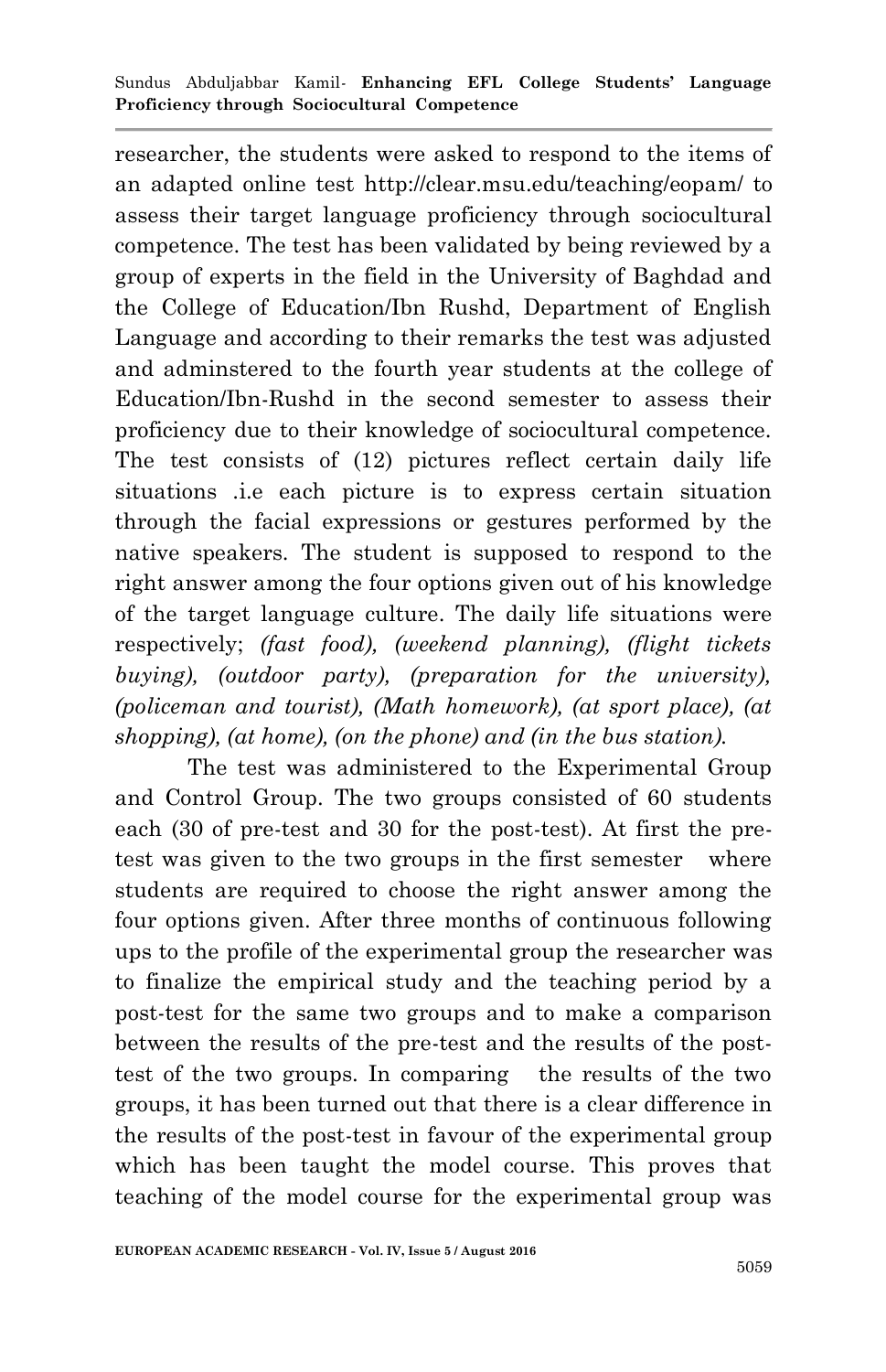effective and teaching language through sociocultural competence in collaboration with the latest technological facilities online virtually participates flourishing students' target language proficiency; the matter which eventually have students made an accelerate progress in digesting the target language culture in addition to coping with the outstanding nowadays instructional processes through web in favour of better and more proficient language learners.

## **CONCLUSIONS:**

Modern conception of the foreign languages education is based on the integrated teaching language and culture of the studied language. Thus, in teaching English it is necessary to strengthen its socio-cultural component and to focus on cultural aspect of the target language since culture is enormous and it consists of all human beings behaviours.

Development of students' socio-cultural competence presumes the fact that all people show culturally-conditioned behavior, realizing that social differences like age, sex, social class and environment greatly affect people's speech and behavior, developing tolerant attitude to other cultures, getting familiar with conventional behaviour of different cultures individuals in various situations, developing the ability to recognize cultural connotations and decoding them, teaching students how to identify, distinguish and productively apply cultural codes for the best results of communication, improving students' ability to define how their own socio-cultural belonging influences their behaviour and teaching them to correct their own acts according to situations. Providing learners with exercises that help develop the sense of cultural context and give students background knowledge is of great deal importance, recognizing cultural images and symbols, working with cultural products like souvenirs, money, headlines and poems, exploring values and attitudes, exploring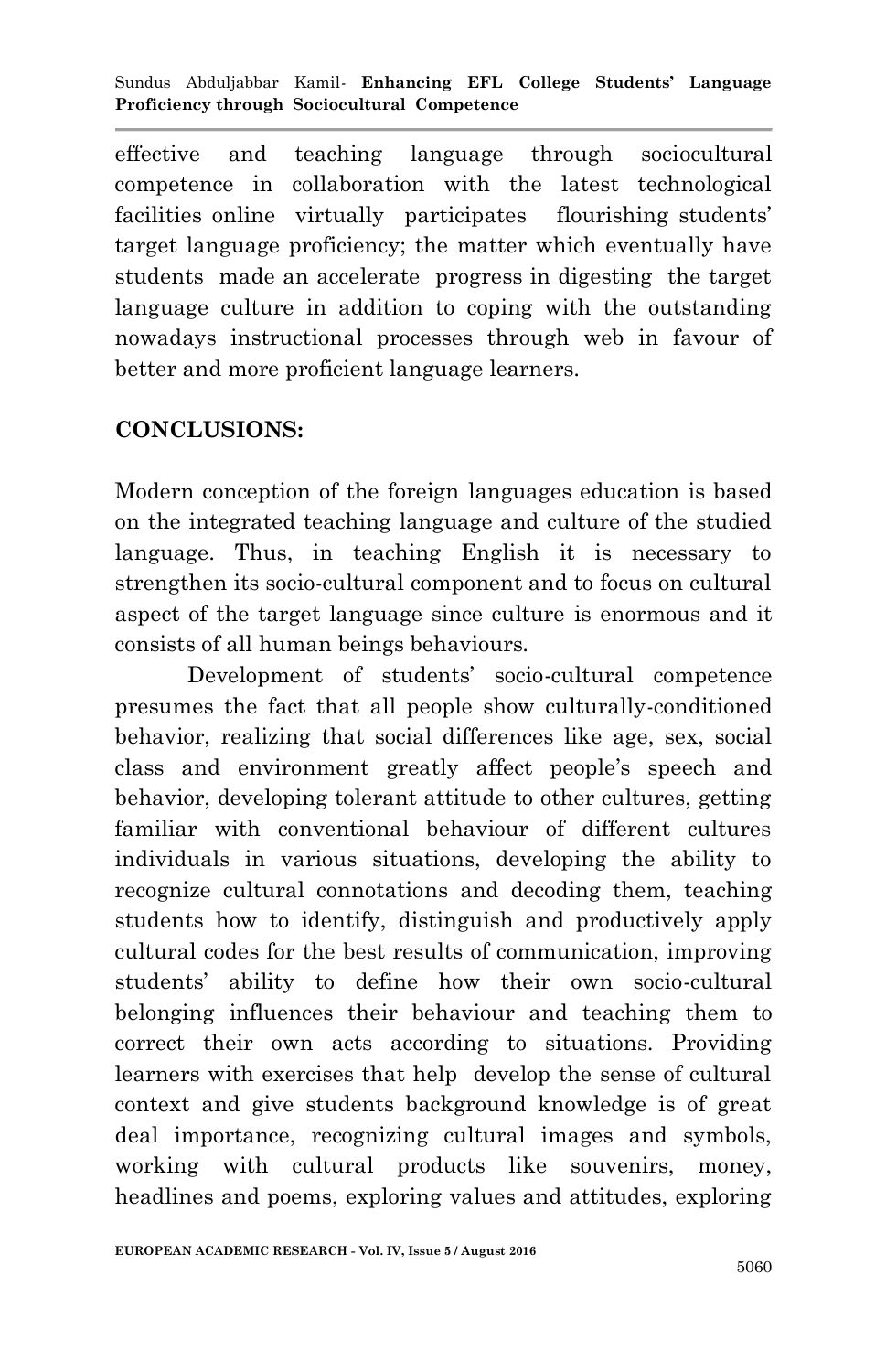song lyrics, determining contextual clues all these can participate ultimately enriching learners' sociocultural aspect.

## **RESOURCES:**

- 1. Adzhieva, E.M. (2003). Ethno pedagogical and ethnopsycological conditions of fostering of tolerance. Tolerant Consciousness and Formation of Tolerant Relations (Theory and Practice).
- 2. Astashova, N.A. (2003). The problem of formation of tolerance in the system of educational institutions. Tolerant Consciousness and Formation of Tolerant Relations (Theory and Practice).
- 3. Celce Murcia. M. (2008) Teaching English as a Second or Foreign Language. Thomson Learning. 584 p.
- 4. Chen, G.M., & Starosta, W. J. 1998 A review of the concept of intercultural sensitivity. Human Communication, 1 1-16.
- 5. Common European Framework (2005). Acquiring Sociocultural Competence www.lancs.ac.uk.
- 6. Damen, L. (1987). Culture learning: The fifth dimension in the language classroom. Reading, MA: Addison. Wesley.
- 7. Dyachenko, M.I. & Kandybovich, L.A.(1976). Psychological problems of readiness for activities. Minsk: Publishing House of the Belarusian University.
- 8. Hudson, Thom. (2001). Indicators for Pragmatic Instruction: some quantitative tools. In Kenneth R. Rose & Gabriele Kasper (Eds.), Pragmatics in language teaching (pp. 283-300). New York
- 9. Juan C Vegas Puente (2006) Different Views on Sociocultural Competence. google. com/itselj.org.
- 10. Milrud, V.P. (2004). Competence in language learning. Foreign Languages in School.